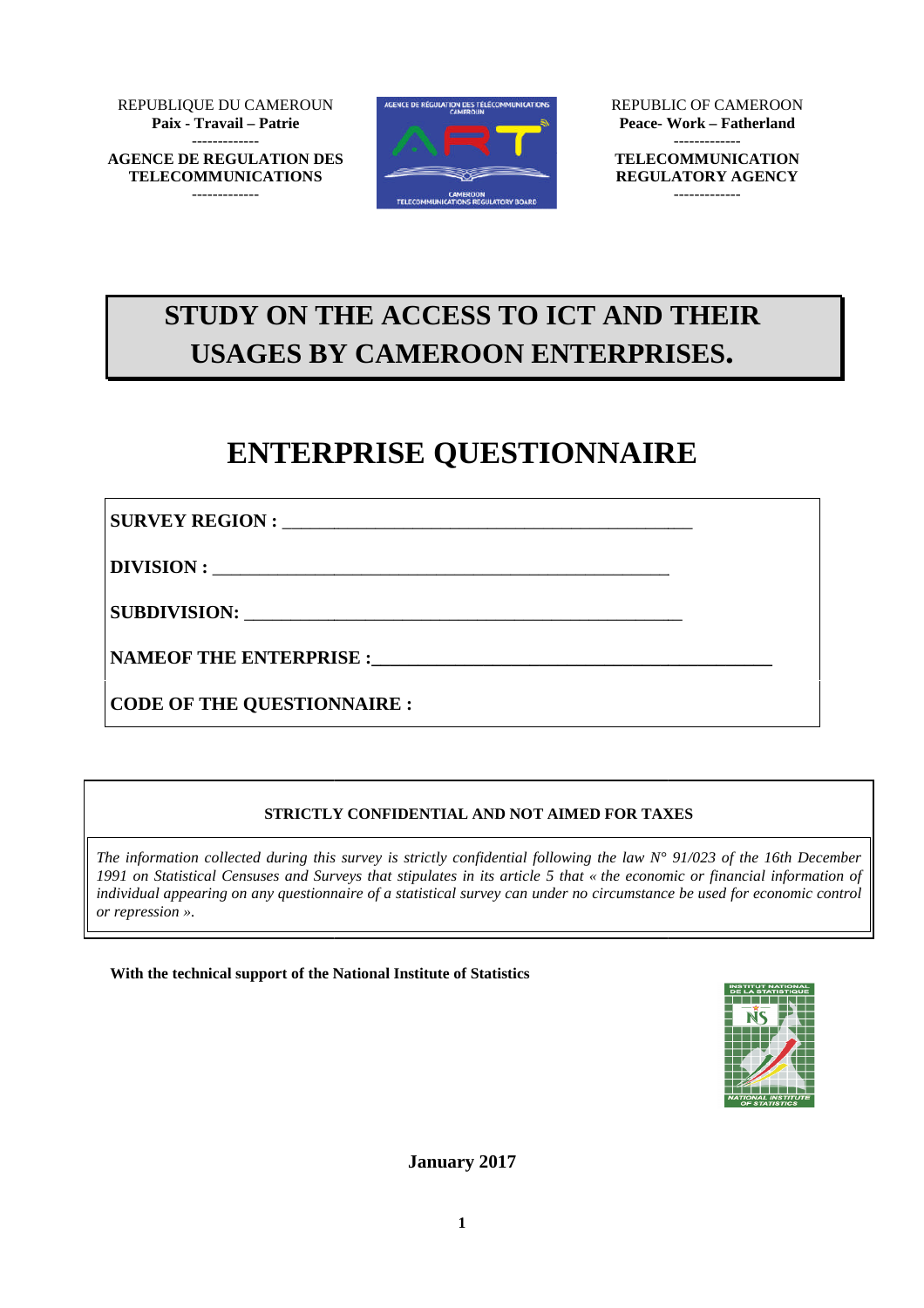#### **SECTION 00 :GENERAL INFORMATION**

### **A-IDENTIFICATION OF THE ENTERPRISE**

| S0Q01 |                                                                                 |  |                  |                   |  |
|-------|---------------------------------------------------------------------------------|--|------------------|-------------------|--|
| S0Q02 |                                                                                 |  |                  |                   |  |
| S0Q03 |                                                                                 |  |                  |                   |  |
| S0Q04 | Business registration $N^{\circ}$                            <br>$\blacksquare$ |  |                  |                   |  |
| S0Q05 | Reference: (Quarter/Street/Place called /Reference Point) :                     |  |                  |                   |  |
| S0Q06 |                                                                                 |  |                  |                   |  |
| S0Q07 | A. P.O.Box:<br>.                                                                |  |                  |                   |  |
| S0O08 | A. Telephone 1:<br>$\mathbf{1}$<br>$\sim$ 1                                     |  | C. Telephone 3 : | $\mathbf{1}$<br>. |  |
|       | B. Telephone 2:<br>$\perp$                                                      |  | D. Fax:          |                   |  |
| S0O09 | A. Web site:                                                                    |  |                  | B. E-mail:        |  |

#### **B - INFORMATION ON THE DATA COLLECTION**

| S0Q10 | Interviewer :                                                                                                                   |                 |
|-------|---------------------------------------------------------------------------------------------------------------------------------|-----------------|
| S0Q11 |                                                                                                                                 |                 |
| S0Q12 |                                                                                                                                 |                 |
| S0Q13 |                                                                                                                                 | $-2$ $-0$       |
| S0Q14 | Result of the data collection:                                                                                                  |                 |
|       | $1 =$ Complete survey $2 =$ Incomplete survey<br>$3=$ Questionnaire completely empty (specify                                   |                 |
| S0Q15 | Appreciation of the quality of the survey<br>$1 = \text{Very good } 2 = \text{Good}$ 3 = Average<br>$4 = Bad$<br>$5 =$ Very bad |                 |
| S0Q16 | Name of the main respondent :<br>А.                                                                                             |                 |
|       | Β.                                                                                                                              |                 |
|       |                                                                                                                                 | 1 <sup>st</sup> |
|       | C.<br>Phone number of the respondent                                                                                            | $2^{nd}$        |

# Visa and stamp of the company

#### **SECTION 01 : CHARACTERISTICS OF THE ENTERPRISE**

| <b>S01Q01</b> | What is the nature of the enterprise?                                                                        |                                             |  |  |
|---------------|--------------------------------------------------------------------------------------------------------------|---------------------------------------------|--|--|
|               | $01 =$ Agropastoral and halieutic exploitation                                                               | $08 =$ Office or closet                     |  |  |
|               | $02 =$ Yard, mine or quarry                                                                                  | $09$ Counter opened to the public           |  |  |
|               | $03 = Factory$                                                                                               | 10=Lodging establishment                    |  |  |
|               | $04 = Workshop$                                                                                              | $11 =$ Collective equipment without lodging |  |  |
|               | $05 =$ Depot, warehouse                                                                                      | $12 =$ Base of non sedentary activity       |  |  |
|               | $06=$ Sale store                                                                                             | 13 = Specialized complex                    |  |  |
|               | 07=Workshop and sale store                                                                                   | $96=$ Other (to specify)                    |  |  |
|               |                                                                                                              |                                             |  |  |
| S01Q02        | What is its legal form?                                                                                      |                                             |  |  |
|               | $01 =$ Individual society                                                                                    | 08= Development society                     |  |  |
|               | 02= Impersonal Limited Liability company                                                                     | $09 =$ Cooperative                          |  |  |
|               | 03 = Limited Liability company (Ltd)                                                                         | 10= Common Initiative Group (CIG)           |  |  |
|               | 04=Limited company                                                                                           | 11= Economic Initiative Group (EIG)         |  |  |
|               | $05 =$ Collective name company (CNC)                                                                         | 12= Public and Extra-public                 |  |  |
|               | 06 = Simple Limited Partnership (SLP)                                                                        | $13 = "NGO"$                                |  |  |
|               | $07 =$ Partnership Limited by shares (PLS)                                                                   |                                             |  |  |
| S01Q03        | Does the enterprise belong to a group? $1 = Yes2 = No$                                                       |                                             |  |  |
| S01Q04        | Does your enterprise have participation to the capital of one or several other enterprises?1=Yes<br>$2 = No$ |                                             |  |  |
| S01Q05        | Does your enterprise have one or several branches abroad? $1 = Yes$ $2 = No$                                 |                                             |  |  |
| <b>S01Q06</b> | Do other enterprises have participation to the capital of your enterprise? $1 = Yes$<br>$2 = No$             |                                             |  |  |
| S01Q07        | Is the enterprise a branch of a foreign enterprise? $1 = Yes$ $2 = No$                                       |                                             |  |  |
| <b>S01Q08</b> | What is the number of enterprises possessed or controlled by your enterprise?                                |                                             |  |  |
| <b>S01Q09</b> | What is the social capital at the $31/12/2016$ (in thousands of CFAF)?                                       |                                             |  |  |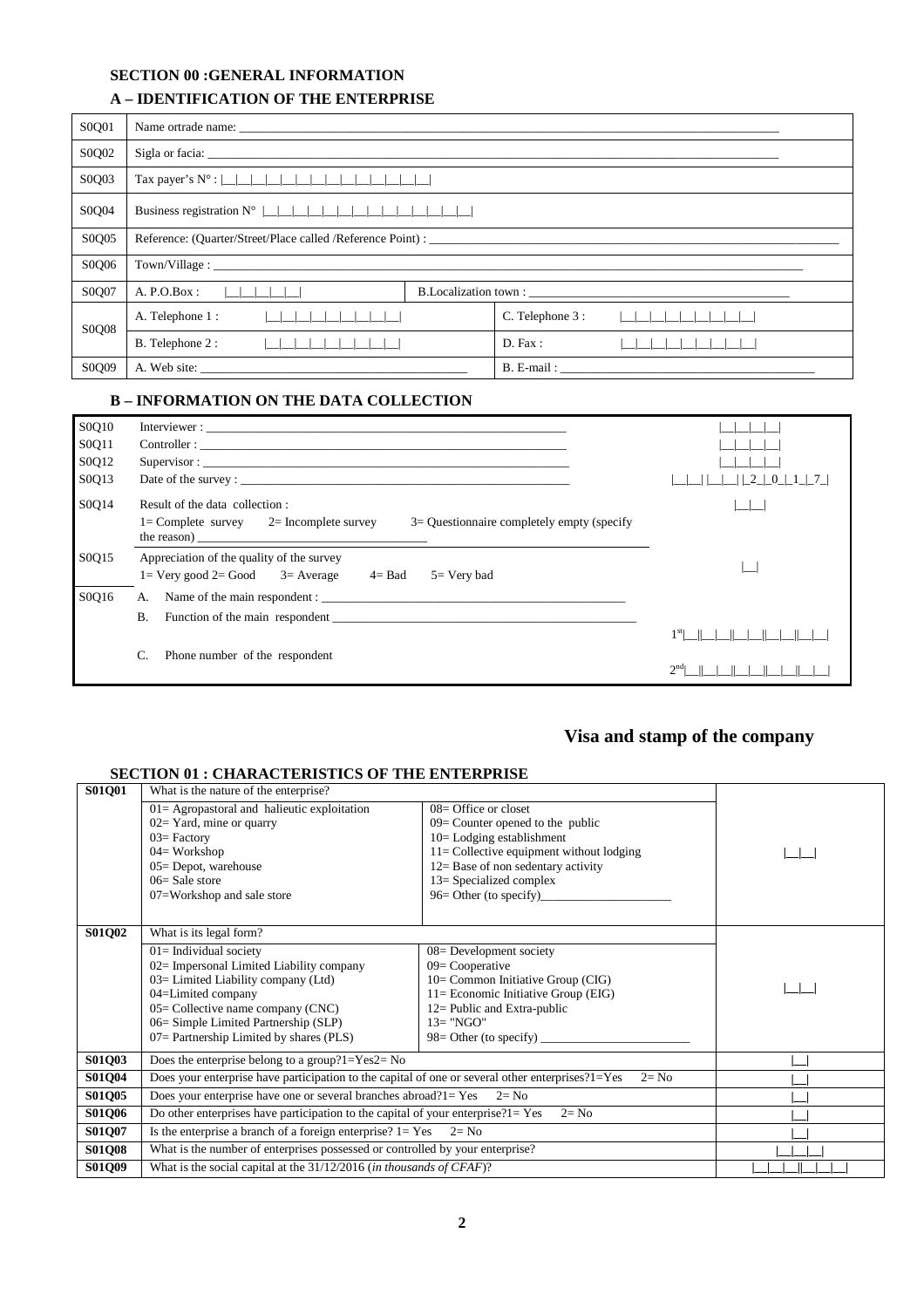#### **SECTION 02:ECONOMIC DATA**

|             |                                                                                             |               |  | Men                  |  | Women                             |  | Total                      |
|-------------|---------------------------------------------------------------------------------------------|---------------|--|----------------------|--|-----------------------------------|--|----------------------------|
| S02Q01      | Number of permanent staff employedin 2015                                                   |               |  |                      |  |                                   |  |                            |
| S02Q02      | Turnover of the financial year 2015 (in thousands of CFAF) :                                |               |  |                      |  |                                   |  |                            |
| S02Q03      | Added value of the financial year 2015 (in thousands of CFAF):                              |               |  |                      |  |                                   |  |                            |
| S02O04      | Describe precisely the two main activities exercised by order of importance in the turnover |               |  |                      |  |                                   |  |                            |
|             | S02O04A                                                                                     | S02O04B       |  | S02O04C              |  | S02O04D                           |  | S02O04E                    |
| $N^{\circ}$ | Description of the activity                                                                 | Activity code |  | Products or services |  | Code of the product<br>or service |  | % of the total<br>turnover |
|             |                                                                                             |               |  |                      |  |                                   |  |                            |
|             |                                                                                             |               |  |                      |  |                                   |  |                            |

# **SECTION 03: LEVEL OF ACCESS AND USAGES OF TELECOMMUNICATION SERVICES**

| S03Q01        |                                                                                                                                                                          | Do you use the computer terminals below in your structure? If yes, what is the<br>number of each terminal          | Usage of the terminal<br>$1 = Yes$<br>$2 = No$ | Number |
|---------------|--------------------------------------------------------------------------------------------------------------------------------------------------------------------------|--------------------------------------------------------------------------------------------------------------------|------------------------------------------------|--------|
|               |                                                                                                                                                                          | Personal computers (Desktop)<br>A.                                                                                 | $\Box$                                         |        |
|               | В.                                                                                                                                                                       | Laptops                                                                                                            |                                                |        |
|               | C.                                                                                                                                                                       | Tablet/Ipad<br>Notebook                                                                                            |                                                |        |
|               | D.<br>Е.                                                                                                                                                                 |                                                                                                                    |                                                |        |
|               |                                                                                                                                                                          |                                                                                                                    | $\overline{\phantom{0}}$                       |        |
| S03Q02        |                                                                                                                                                                          | Do you use internet for the activities of your enterprise?1=Yes<br>$2=No$ if no, go to $S03Q12$                    |                                                |        |
| S03Q03        |                                                                                                                                                                          | In which case do you use internet in your enterprise?<br>For the sending/receiving mails $1 = Yes$<br>$2=N0$<br>A- |                                                | ப      |
|               | $B-$                                                                                                                                                                     | To place orders to our suppliers $1 = Yes$<br>$2=N0$                                                               |                                                |        |
|               |                                                                                                                                                                          | To receive the orders of our customers<br>$C-$<br>$1 = Yes$<br>$2=N0$                                              |                                                |        |
|               | D-<br>E-                                                                                                                                                                 | To make the publicity of our products<br>$1 = Yes$<br>For another activity (to specify)<br>$1 = Yes$               | $2=N0$<br>$2=N0$                               |        |
|               |                                                                                                                                                                          |                                                                                                                    |                                                |        |
| S03Q04        |                                                                                                                                                                          | Through which mean do they mainly access to internet for the activities of the enterprise ?                        |                                                |        |
|               |                                                                                                                                                                          | 1= Through the enterprise related connection device to internet<br>2= Through a cyber café                         | if $S03Q05=2$ or 3,got to $S03Q09$             |        |
|               |                                                                                                                                                                          | 3= Through a device belonging to the boss                                                                          |                                                |        |
|               |                                                                                                                                                                          | 4= Through a device belonging to an employee<br>$5 =$ Other (to specify)                                           |                                                |        |
| S03Q05        |                                                                                                                                                                          | Which type of connection do you have in your enterprise?                                                           |                                                |        |
| А.            |                                                                                                                                                                          | <b>RTPC</b><br>$1 = Yes$<br>$2=N0$                                                                                 |                                                |        |
| В.            | connection<br>Filaria                                                                                                                                                    | ADSL<br>$1 = Yes$<br>$2=N0$                                                                                        |                                                |        |
| C.            |                                                                                                                                                                          | Fibreoptique/Optic fiber1=Yes<br>$2=N0$                                                                            |                                                |        |
| D.            |                                                                                                                                                                          | WIFI<br>$1 = Yes$<br>$2=N0$                                                                                        |                                                |        |
| E.            |                                                                                                                                                                          | <b>WIMAX</b><br>$1 = Yes$<br>$2=N0$                                                                                |                                                |        |
| F.            |                                                                                                                                                                          | Non filaria connection<br><b>GPRS/EDGE</b><br>$1 = Yes$<br>$2=N0$                                                  |                                                |        |
| G.            |                                                                                                                                                                          | <b>CDMA</b><br>$1 = Yes$<br>$2=N0$                                                                                 |                                                |        |
| Η.            |                                                                                                                                                                          | E-VSAT(SOHO)<br>$1 = Yes$<br>$2=N0$                                                                                |                                                |        |
| I.            |                                                                                                                                                                          | 3G/4G LTE 1=Yes<br>$2=N0$                                                                                          |                                                |        |
| S03Q06        |                                                                                                                                                                          | Are all the terminals connected to the internet network?<br>$1 = Yes$<br>$2=N$ OifYes,go to S03Q09                 |                                                |        |
| S03Q07        |                                                                                                                                                                          | If No, give the number of connected terminals<br>Personal computers (Desktop)<br>А.                                |                                                |        |
|               | В.                                                                                                                                                                       | Laptops                                                                                                            |                                                |        |
|               | C.                                                                                                                                                                       | Tablet/Ipad                                                                                                        |                                                |        |
|               | D.<br>Е.                                                                                                                                                                 | Notebook<br>Other terminal (to specify)                                                                            |                                                |        |
| S03Q08        |                                                                                                                                                                          | At which moment of the day is the connection accessible?                                                           |                                                |        |
|               |                                                                                                                                                                          | $1 = At$ any moment $2 = In$ the morning<br>$3=$ In the afternoon<br>$4=$ In the evening                           | $5 =$ In the night                             |        |
| <b>S03Q09</b> | $6=$ Other (to specify)<br>Which category of the staff has access to the connection in the structure?                                                                    |                                                                                                                    |                                                |        |
|               | $l = All$ the staff<br>2= Liable persons only $3=$ Only the boss                                                                                                         |                                                                                                                    |                                                |        |
| S03Q10        | $4=O$ ther (to specify)                                                                                                                                                  |                                                                                                                    |                                                |        |
| S03Q11        | Does your structure have an internet network?<br>$2 = No$<br>$1 = Yes$<br>What is the amount of annual expenses related to internet services for the structure (in CFAF) |                                                                                                                    |                                                |        |
| <b>S03Q12</b> | Do you have in your enterprise :                                                                                                                                         |                                                                                                                    |                                                |        |
|               | Fixed telephone lines? $1 = Yes$<br>A-<br>$2 = No$                                                                                                                       |                                                                                                                    |                                                |        |
|               | Mobile telephone lines (fleet)? $1 = Yes$<br>$B -$<br>$2 = No$<br>$C-$<br>An auto-commutator service (PABX)?<br>$1 = Yes$<br>$2 = No$                                    |                                                                                                                    |                                                |        |
|               | D-<br>A cell phone line (for the standard) $1 = Yes$<br>$2 = No$                                                                                                         |                                                                                                                    |                                                |        |
| S03Q13        | To whom are these services accessible?<br>$l = All$ the staff<br>$2=$ Liable persons only                                                                                |                                                                                                                    |                                                |        |